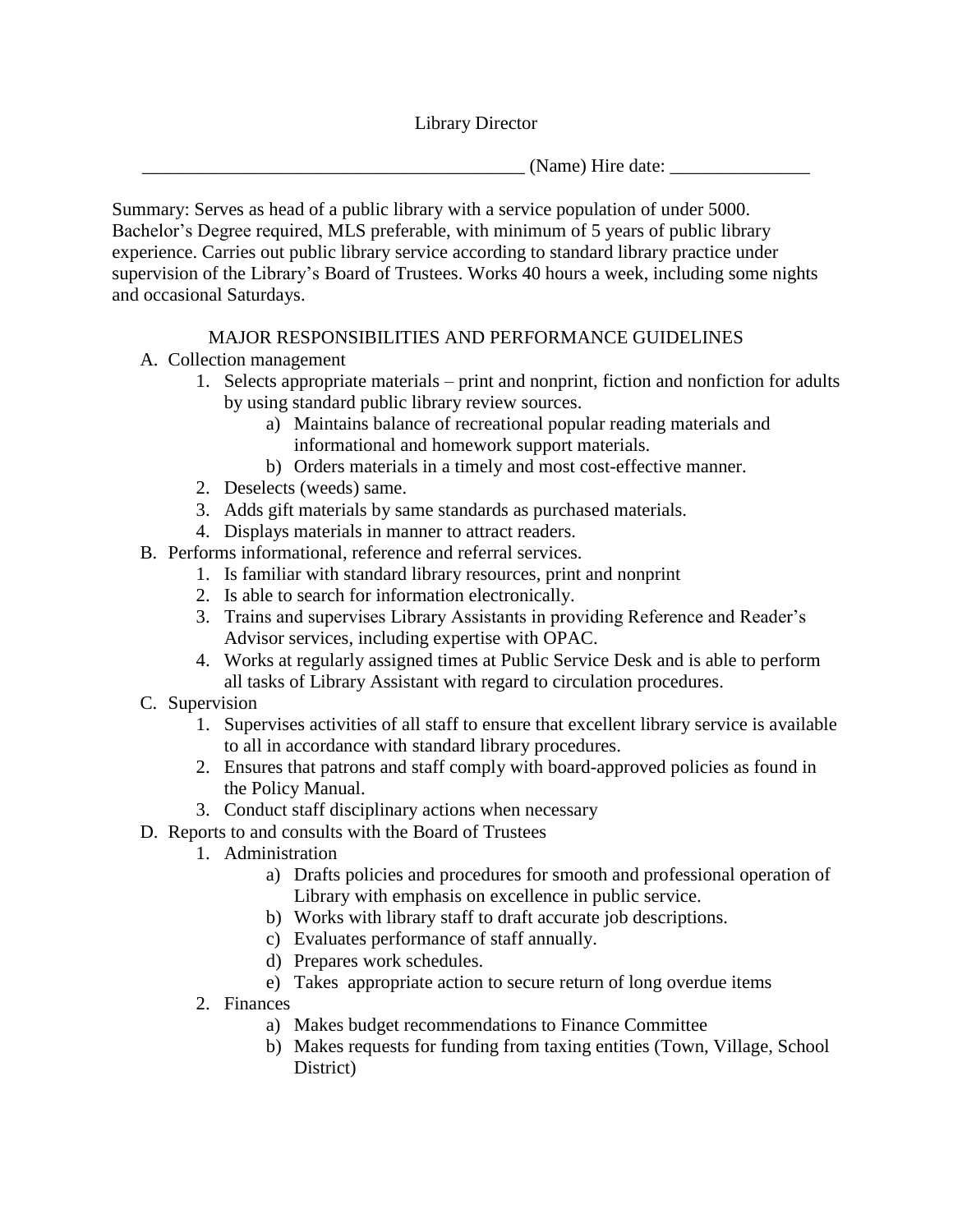- c) Presents budget request to public at Cuba Rushford School Budget **Hearings**
- d) Reviews weekly bills including payroll hours and ensures that Library operations are within budget.
- e) Prepares weekly deposit
- f) Ensures that Library operations comply with requirements of all grants received.
- g) Works with the Board Treasurer to ensure accurate fiscal accounting.
- 3. Planning
	- a) Assists Planning Committee to develop and implement long-range plan, which reflects needs of Cuba community as well as standard library practice.
	- b) Writes other plans as needed.
- 4. Physical plant
	- a) Supervises building and grounds maintenance (cleaning, mowing, snow removal)
	- b) Arranges for small repairs needed immediately.
	- c) Works with Building & Ground Committee for significant repairs.
	- d) Ensures safe use of building by patrons.
- 5. Southern Tier Library System (STLS) Participation

a) Works cooperatively with STLS, following their recommendations and policies in all aspects of library service.

- b) Attends training, workshops and Director's meetings offered by STLS
- c) Encourages staff to attend appropriate STLS workshops
- d) Serves on STLS committees as time permits
- e) Works cooperatively with other STLS member libraries
- E. Liaison between staff, Board of Trustees, the community, the Friends of the Cuba Library and STLS
	- 1. Prepares informative Monthly Report for Board of Trustees, Town and Village Boards
	- 2. Attends Board of Trustee meetings. Participates in Board activities
	- 3. Attends Friends of the Library meetings. Participates in Friend's activities
	- 4. Involves staff in library decision-making. Conducts monthly staff meeting.
	- 5. Represents the Library at greater Cuba community events, meetings
- F. Participates in and actively seeks local, county, state, or federal affiliations and projects that will benefit library service in general, and specifically Cuba Circulating Library.
	- 1. Liaison and sometimes partner with other libraries and agencies in area.
	- 2. With Board knowledge and support, writes appropriate grants to further library service (i.e. NYS Division for Youth, Poets & Writers, NYS Council for the Humanities, and the NYS Decentralization Arts Grant etc.)
	- 3. Compiles statistics and other information to comply with grant requirements
	- 4. Keeps abreast of trends in library service by reading professional literature, by membership in NY Library Association (NYLA), American Library Association (ALA) or other, by attending conferences including NYLA and Public Library Association (PLA) when possible.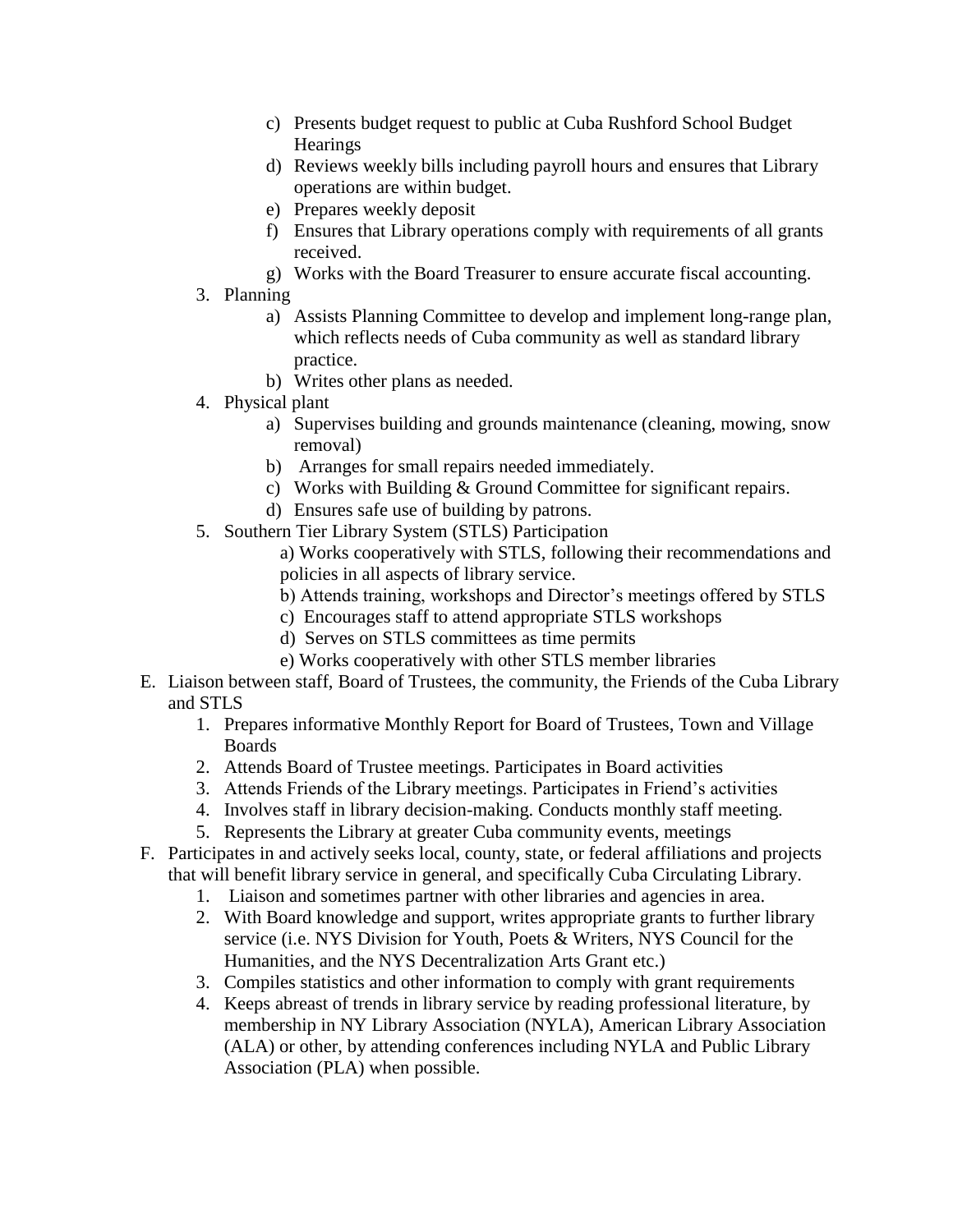- G. Actively promotes general public library services and specific use of Cuba Circulating Library, including press releases for Patriot and the Olean Times Herald, on Library Webpage and social media networking and other appropriate places.
- H. Plans appropriate programs for adults year round possibly including but not limited to entertainment, lectures, craft instruction, computer classes, book discussion and other programs as appropriate.

App: March 1999 Rev: March 2002, June 13, 2011, March 8, 2021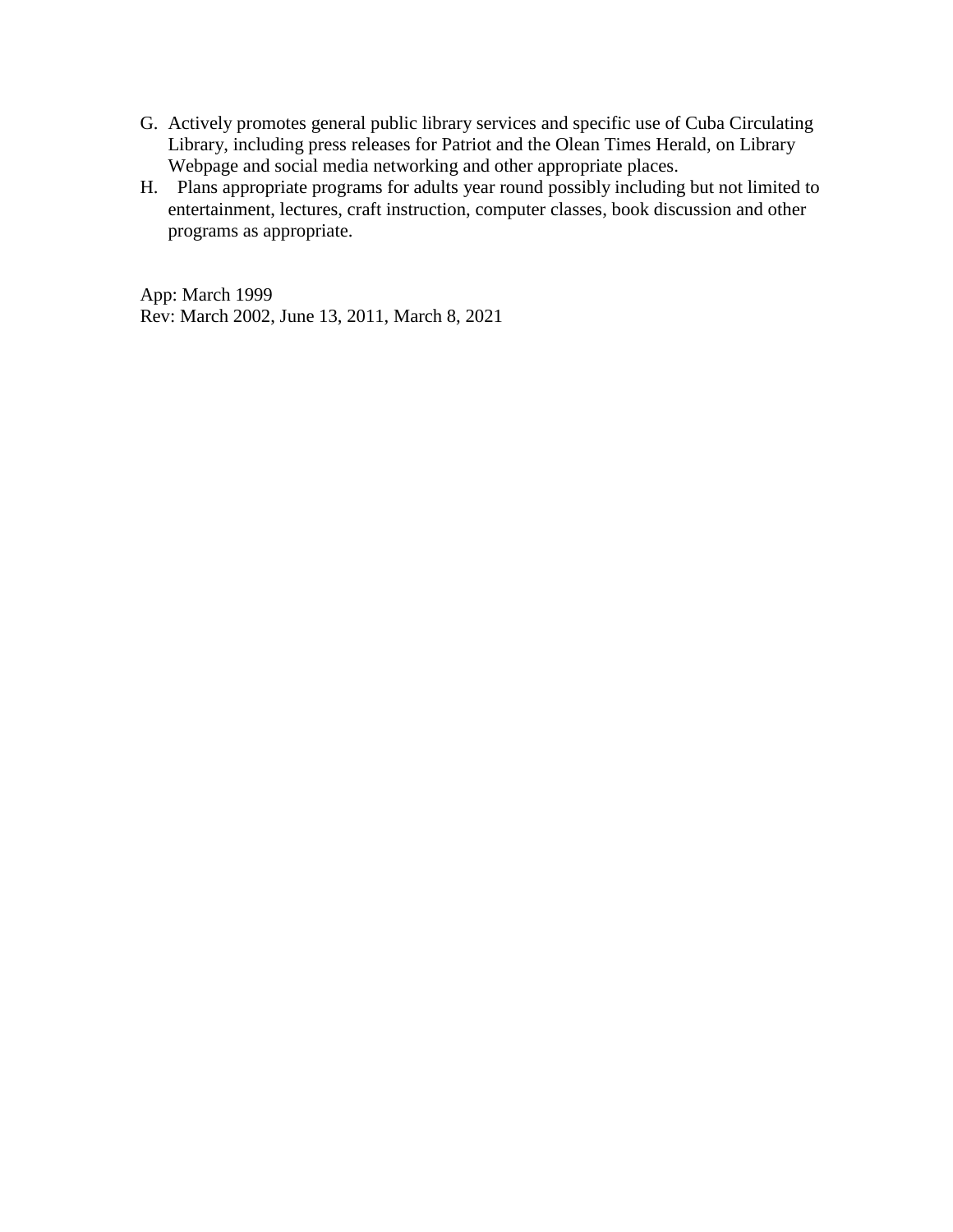# Youth Services Coordinator

\_\_\_\_\_\_\_\_\_\_\_\_\_\_\_\_\_\_\_\_\_\_\_\_\_\_\_\_\_\_\_\_\_\_\_\_\_\_\_\_\_ (Name) Hire date: \_\_\_\_\_\_\_\_\_\_\_\_\_\_\_

Supervisor: Library Director

Summary: Serves as the Coordinator of Youth Services for a public library with a service population of under 5000. Bachelor's Degree required; MLS or comparable combination of education and experience in working with youth ages birth-age 18 preferred. Works 32 hours a week, including some nights and occasional Saturdays.

# MAJOR RESPONSIBILITES AND PERFORMANCE GUIDELINES

- A. Plans, promotes and conducts structured preschool storytimes for children
	- 1. Engages children in school readiness activities with emphasis on value of child's activities
	- 2. Keeps parents informed through daily contact and monthly newsletter of child's activities
	- 3. Actively encourages children/parents to check out materials from library
	- 4. Maintains storyhour room + children's wing of the library
- B. Collection Management
	- 1. Previews new material when it arrives so it is processed appropriately
	- 2. Displays materials in manner to attract readers
	- 3. Makes suggestions to Library Director for materials to add to library collection
- C. Encourages, plans, and conducts visits to the library by outside groups such as public school classrooms, Head Start, UPK, Scouts, etc.
- D. Works cooperatively with public school personnel, serving as liaison between public library and public school
- E. Prepares monthly report for Director/Board of Trustees
- F. Plans and prepares and promotes activities to encourage library use by school age children
	- 1. Conducts Summer Reading program
	- 2. Conducts after school storyhours and activities
	- 3. Plans and publicizes public performance children's programs such as magic shows, etc.
	- 4. Coordinates occasional Saturday or evening activities for children, encouraging parents to be involved with programming for their children
	- 5. Plans and prepares attractive wall and book displays
	- 6. Provides homework support for youth of all ages
		- a. Is available to assist students directly, and trains other library staff how to assist students with print and nonprint resources
		- b. Is knowledgeable about electronic as well as print resources
	- 7. Coordinates and supervises work of others involved in children's services including student volunteers and pages.
	- 8. Attends appropriate workshops and conferences offered by Southern Tier Library System, NY Library Association, NY Association of Early Childhood Education, etc.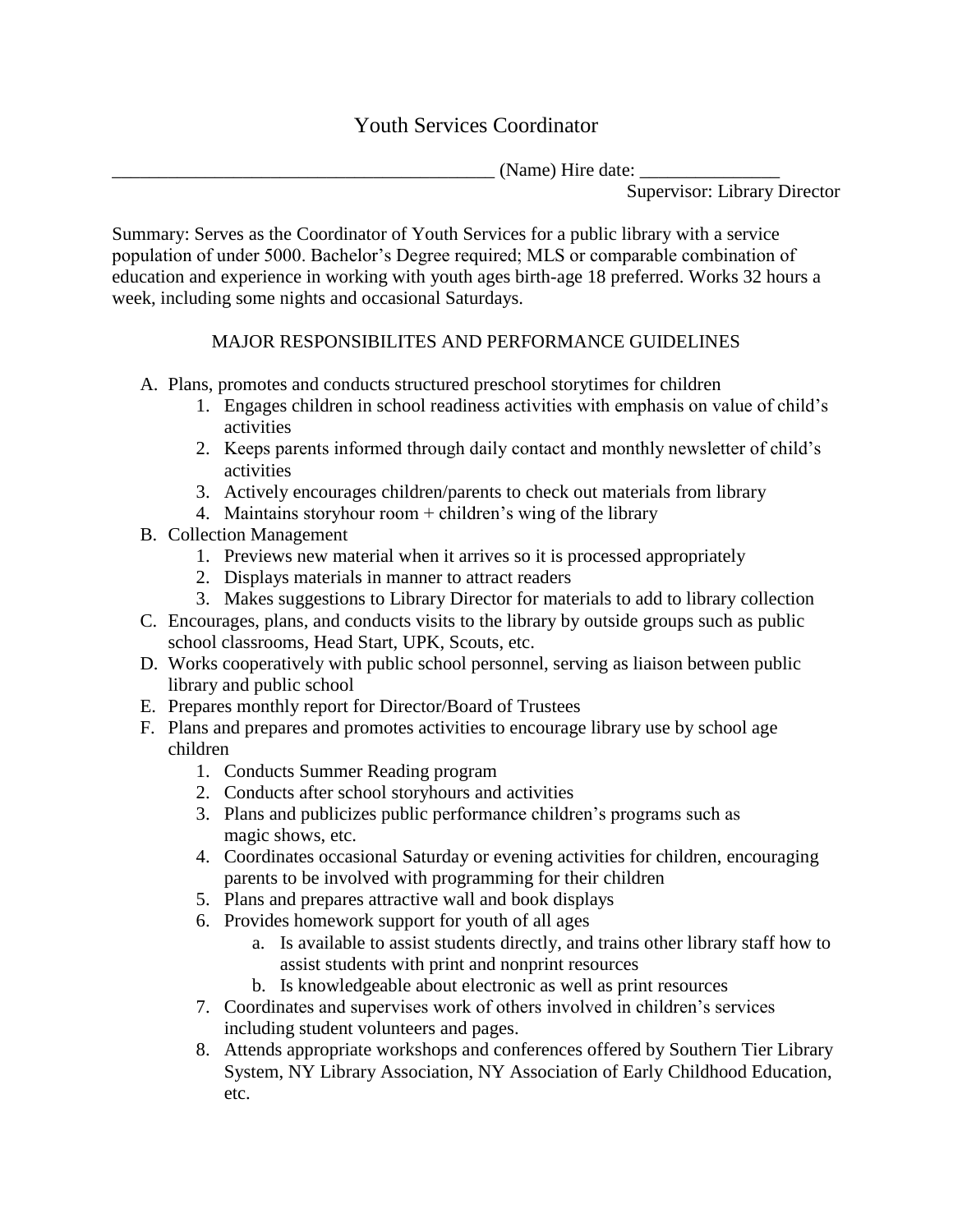- 9. Takes turn staffing circulating desk, performing all tasks of Library Assistant
- 10. Performs other work as required, possibly including but not limited to the following:
	- a. Assists with grant writing efforts
	- b. Plans and implements library programs for youth
		- i. Secures funding (grants, Friends, or other)
		- ii. Schedules and contracts with performers
		- iii. Publicizes (posters, flyers, press releases)
		- iv. Arranges facility
		- v. Hosts programs
	- c. Periodically submits articles & publicity to local newspapers and social media

App. March 1999 Rev. 06/13/2011, 03/08/2021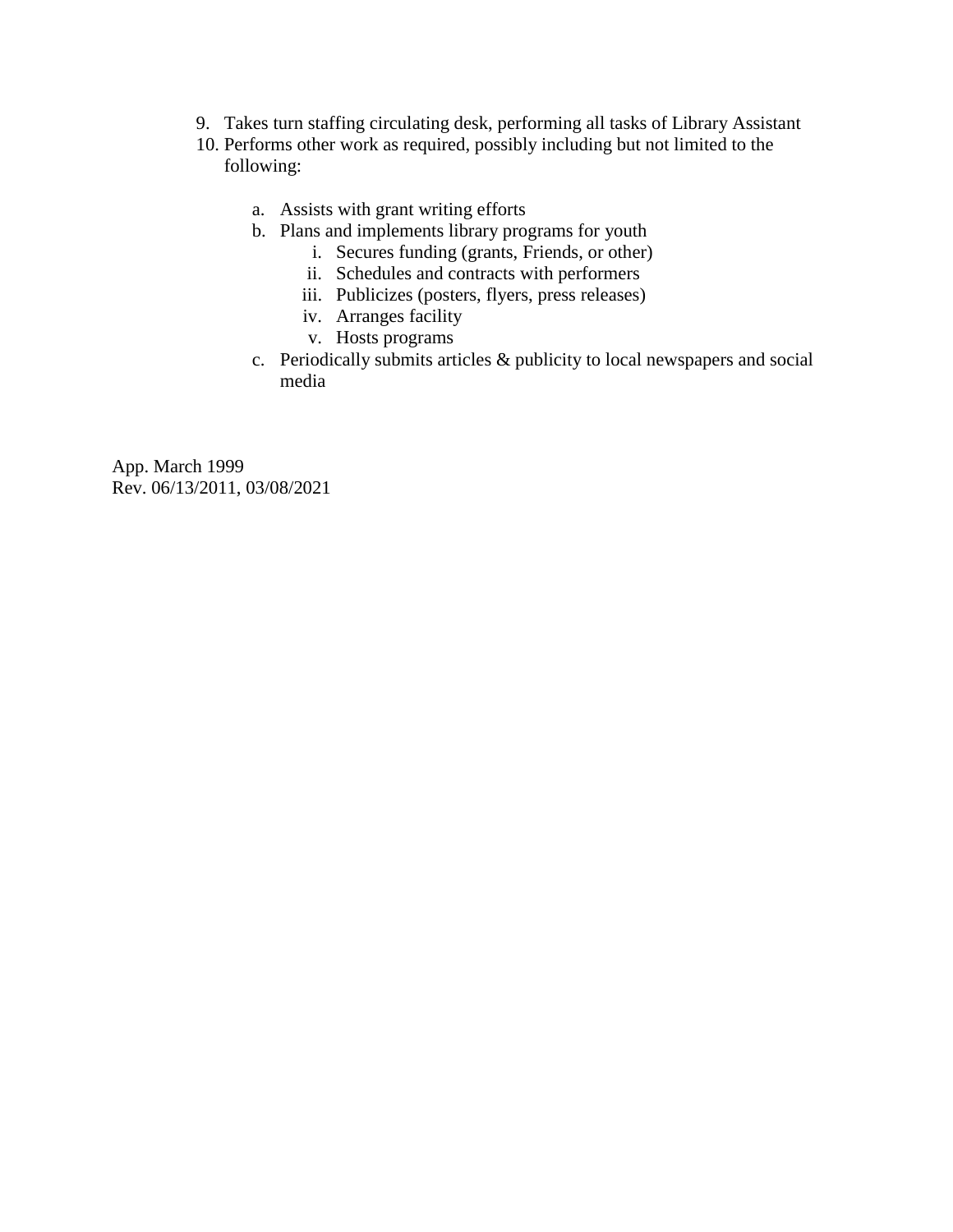Senior Library Assistant

(Name) Hire Date:

Supervisor: Library Director

# MAJOR RESPONSIBILITIES AND PERFORMANCE GUIDELINES

- A. Serves the public from the Circulation Desk
	- 1. Performs all circulation functions using SIRSI Workflows software
		- a. Charges materials in and out.
			- 1) Renews requested items
		- b. Performs quick borrower registration
		- c. Administers fines policies
			- 1) Collects & records money
			- 2) Clears patron record
		- d. Able to work in all SIRSI modules
	- 2. Answers general and directional requests from public
		- a. Demonstrates use of equipment such as copier and fax
	- 3. Explains and enforces library policies
		- a. Knowledge of Cuba Circulating Library policies
			- i.e. hours, meeting room, opening and closing procedures
		- b. Knowledge of STLS policies, (i.e. ILL, Kits, Rotating Collections)
	- 4. Assists patrons in reference searches and in advising readers
		- a. Teaches patrons to use OPAC (online public access catalog)
		- b. Institutes ILL service when appropriate
		- c. Knowledge of popular adult reading materials including NYT bestseller list and genre fiction.
		- d. Knowledge of popular juvenile reading materials including Easy, easy readers, YA, recommended reading, series.
		- e. Knowledge of nonprint resources (audio books, DVDs musical CDs etc)
		- f. Knowledge of basic reference resources at Cuba Library
		- g. Basic knowledge of library classifications
			- i.e. Dewey Decimal, genres, YA, easy readers, reference etc.
	- 5. Assists patrons in using computers
		- a. Basic start up and shut down
		- b. Basic word processing skills
		- c. Basic Internet search skills
	- 6. Takes part in training and development opportunities offered by STLS or locally (i.e. public school or library)
	- 7. Takes part in Cuba Library planning and problem-solving (i.e. staff meetings, committee participation)
- B. Opens and closes the Library.
- C. Performs other work as required, possibly including but not limited to the following position specific responsibilities: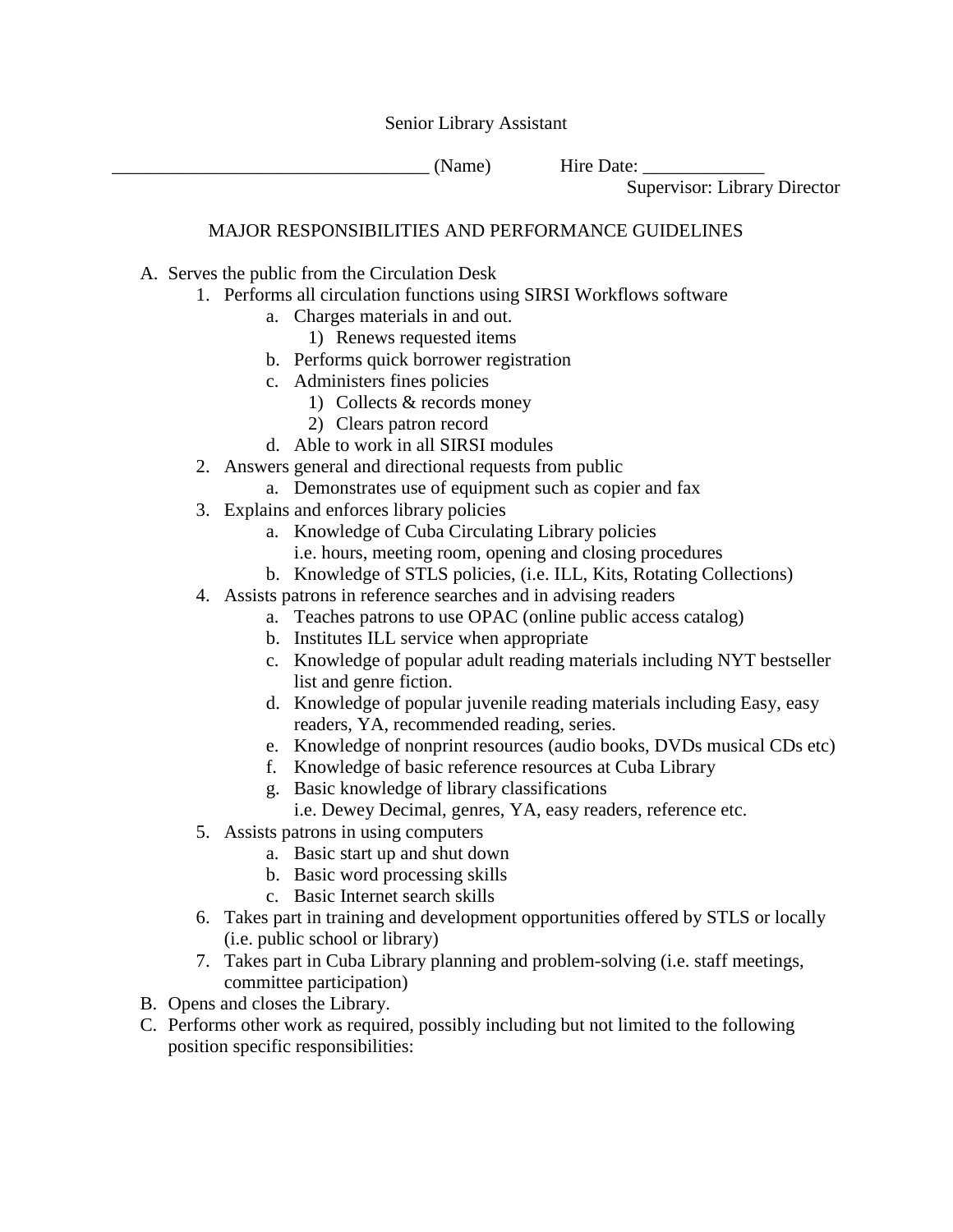- 1. Plans and creates in-house library displays
- 2. Handles rotating collections
- 3. Handles Gift and Memorial funds
	- a. Recordkeeping monies and materials received
	- b. Written acknowledgement of gifts and memorials
- 4. Requests Interlibrary Loans
- 5. Completes new patron card registrations
- 6. Notifies patrons of overdue items; bills patrons when necessary
- 7. Mends and repairs materials
- 8. Plans and implements library programs for the public
	- a. Assists Director and Youth Coordinator with programming
	- b. Publicizes programs (posters, flyers, press releases)
	- c. Arranges Community Room to host program/activity
	- d. Hosts performer, public
- 8. Adds Cuba's holdings to STLS database
	- a. Uses Cataloging module to add or correct Cuba holdings in database.
	- b. Completes physical processing of items.
	- c. Modifies or corrects identification of materials.
	- d. Maintains physical periodical holdings, discarding old.
- 9. Designs and produces program promotion flyers and handouts; creates covers and labels for library materials.
- 10. Updates web page as needed (daily or weekly)
- 11. Makes spreadsheets of data collection (i.e. attendance at programs)
- 12. Produces statistical reports of circulation using Director's Station
- 13. Creates Newsletter using information from Librarian's Monthly Reports
- 14. Maintains communication with customers via social media
- 15. Instructs public on use of electronic reading and listening devices

App: 09/12/2005 Rev: 06/13/2011, 03/08/2021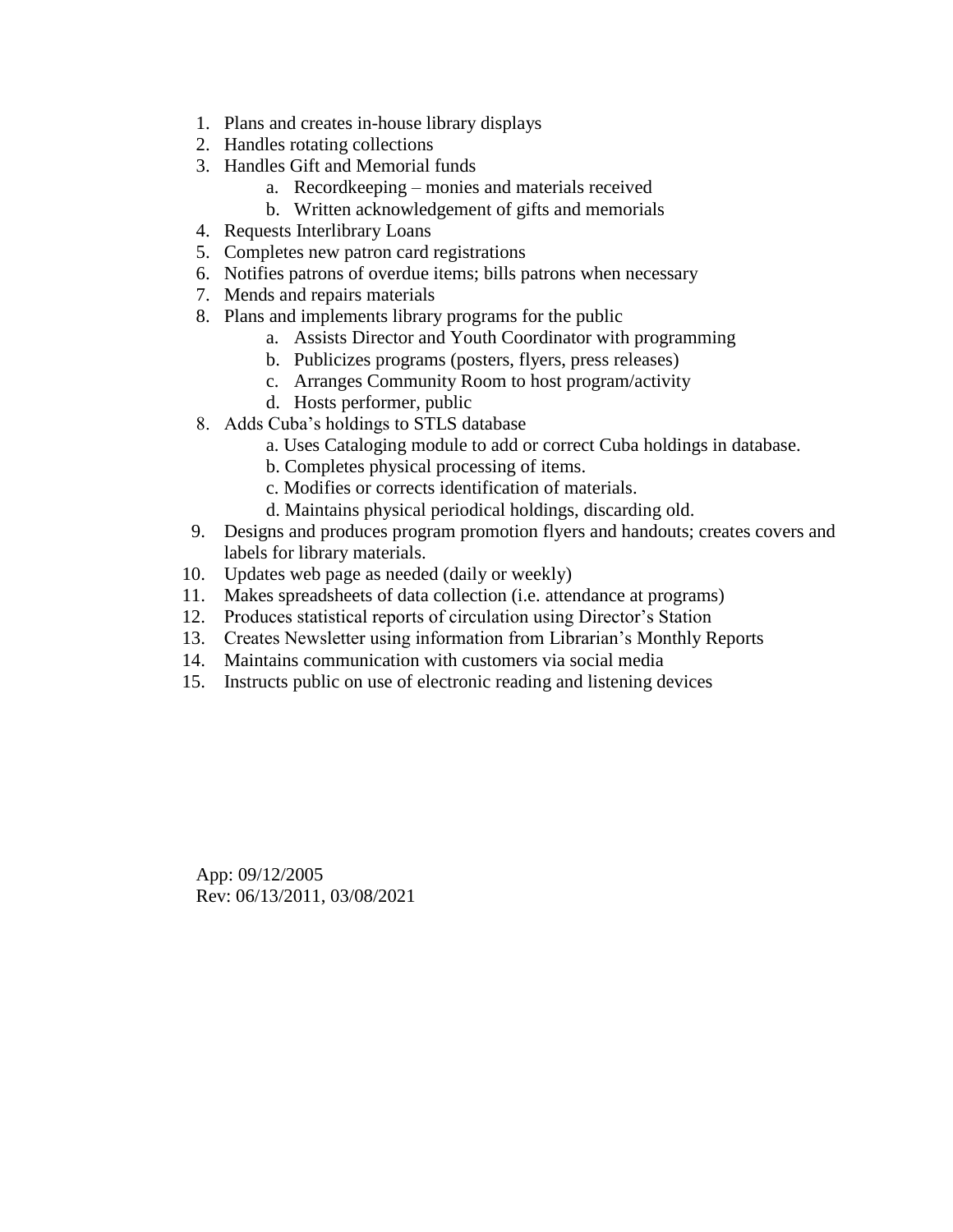Supervisor: Library Director

# MAJOR RESPONSIBILITIES AND PERFORMANCE GUIDELINES

- A. Serves the public from the Circulation Desk
	- 1. Performs all circulation functions using SIRSI Workflows software
		- a. Charges materials in and out.
			- 1) Renews requested items
			- 2) Can retrieve and implement Holds from SIRSI Report module
		- b. Performs quick borrower registration
		- c. Administers fines policies
			- 1) Collects & records money
			- 2) Clears patron record
		- d. Able to work in all SIRSI modules
	- 2. Answers general and directional requests from public
		- a. Demonstrates use of equipment such as copier and fax
	- 3. Explains and enforces library policies
		- a. Knowledge of Cuba Circulating Library policies
			- i.e. hours, meeting room, opening and closing procedures
		- b. Knowledge of STLS policies, (i.e. ILL, Kits, Rotating Collections)
	- 4. Assists patrons in reference searches and in advising readers
		- a. Teaches patrons to use OPAC (online public access catalog)
		- b. Institutes ILL service when appropriate
		- c. Knowledge of popular adult reading materials including NYT best seller list and genre fiction
		- d. Knowledge of popular juvenile reading materials including Easy, easy readers, YA, recommended reading, series.
		- e. Knowledge of nonprint resources (audio books, DVDs musical CDs etc)
		- f. Knowledge of basic reference resources at Cuba Library
		- g. Basic knowledge of library classifications

i.e. Dewey Decimal, genres, YA, easy readers, reference etc.

- 5. Assists patrons in using computers
	- a. Basic start up and shut down
	- b. Basic word processing skills
	- c. Basic Internet search skills
- 6. Takes part in training and development opportunities offered by STLS or locally (i.e. public school or library)
- 7. Takes part in Cuba Library planning and problem-solving (i.e. staff meetings, committee participation)
- B. Opens and closes the Library.

App: 09/12/2005 Rev: 07/11/2011, 03/08/2021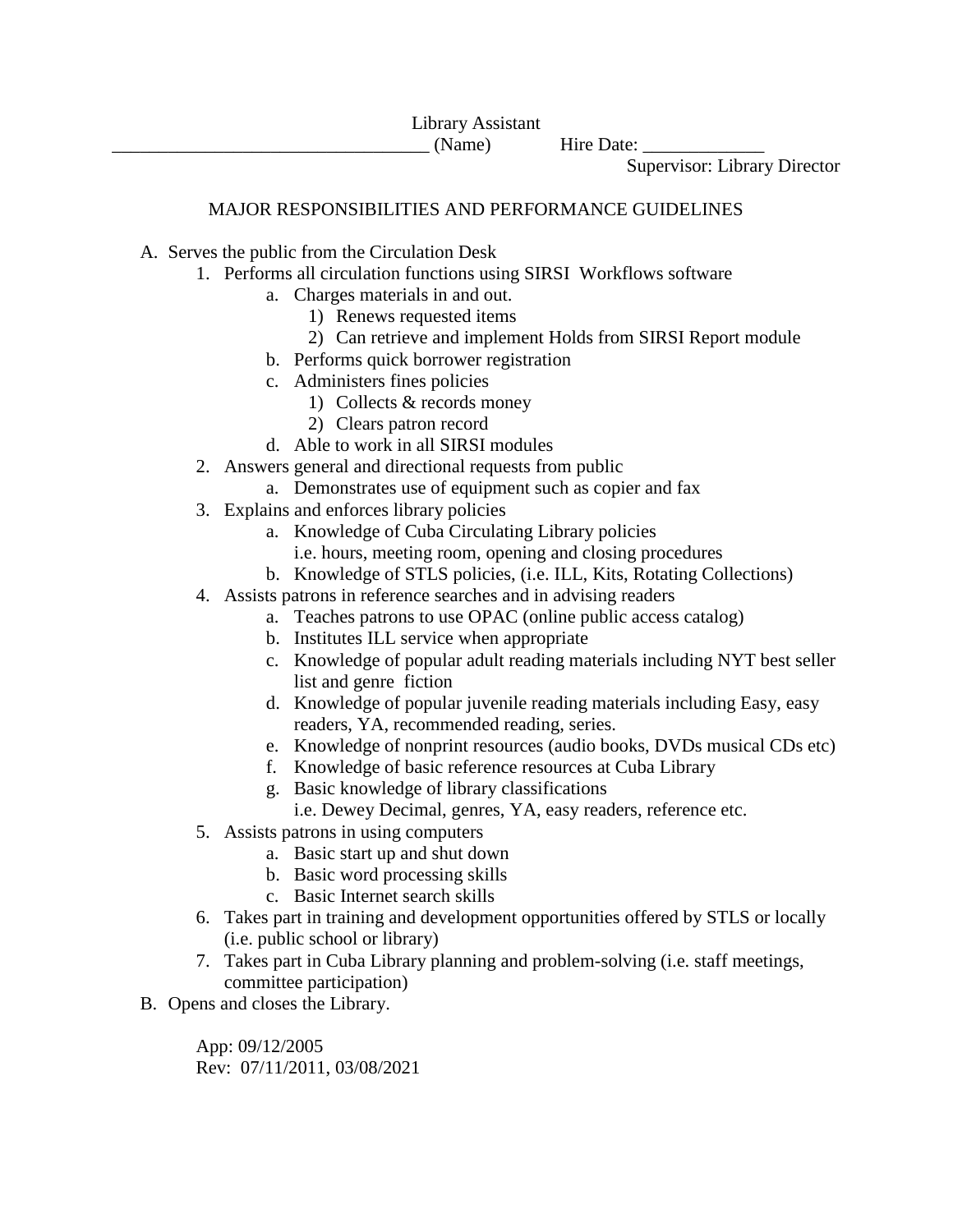| Library Page |  |
|--------------|--|
|--------------|--|

Name Hire date:

# MAJOR RESPONSIBILITIES AND PERFORMANCE GUIDELINES

A. Serves the public by keeping library materials in correct order

1. Shelves all materials returned to the Library

Shelving Priorities:

Arrange returned items on trucks in order – alphabetically and by Dewey Shelve adult new books and all videos/DVDs first.

Shelve remainder of items, correcting and shifting shelves as necessary. (all items should be shelved within 48 hours of being returned.)

Shelves magazines and newspapers in public area.

Shelve past date magazines and newspapers in storage area.

- 2. Straightens shelves and display areas daily.
- 3. Shelf reads weekly to keep materials in order.
- 4. Provides clerical support.
- 5. Assists the public with general directional information and assistance with copier/fax.
- 6. Keeps public area neat, chairs, tables and shelves clear, neat and dusted.
- 7. Charges materials in and out when requested by Circulation staff.
- 8. Provides program support to Children's Coordinator & Library Director as requested. (i.e. help with displays, search for items before overdues are sent, assist with new or gift book processing, etc.)
- 9. Can perform circulation functions using SIRSI software:
	- a. Charges materials in and out
	- b. Can renew materials
	- c. Can collect fines and clear patron record
	- d. Can receive items in transit
- 10. Performs other work as required.

App: March 1999

Rev: 03/08/2021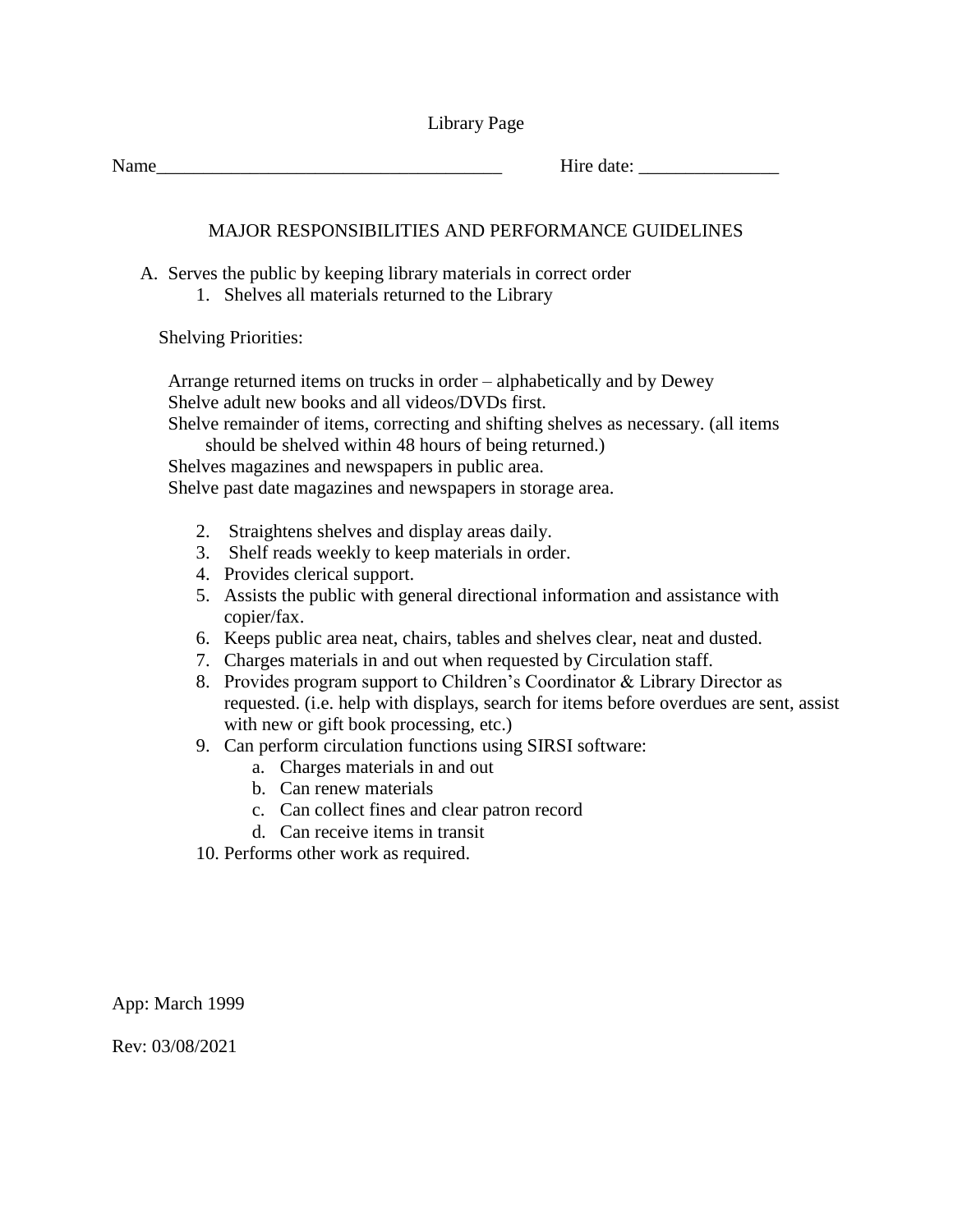# Groundskeeper Duties

### **Lawn mowing**

Lawn is mowed according to need – perhaps twice a week in early summer and less often in later summer. Mower must provide own lawnmower and gas. The bike rack is moved to mow, and replaced when done. Clippings are removed from sidewalks.

### **Lawn raking**

Lawn is raked once or twice in the fall when most of the leaves have fallen. The leaves are raked to the curb for Village pick up.

#### **Shoveling**

After a night snowfall, the sidewalks must be cleaned by 9:30am. If it snows during the day, they should be shoveled again after school or in evening.

Shovel front walk to the driveway of the house to the east, and to Maple Street on the west. Maple St is shoveled north to property line. The entire width of the walks to East Main and to the library door must be shoveled.

Clear snow from the front door overhang, using snow rake.

App: 03/08/2021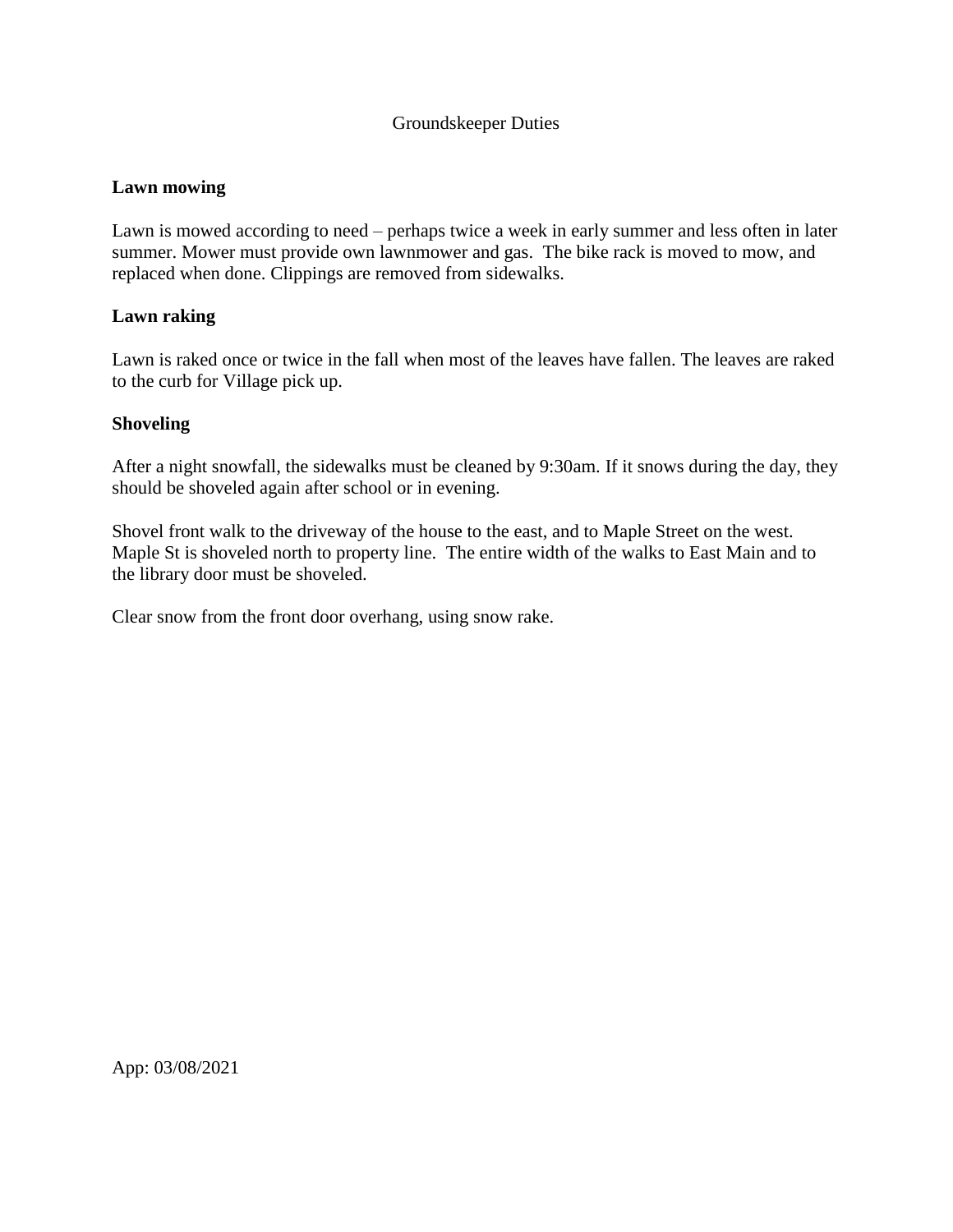# Custodian

 $(Name)$  Hire Date: Supervisor: Library Director

### **Five times a week,** the custodian will:

- 1. Sweep entryway, and both sets of stairs off entryway, and rug
- 2. Wash entryway windows, handrails and door handles.
- 3. Check and clean public restrooms and refill supplies (soap, towels, etc).
- 4. Empty trash bins, shredder, and recycling as needed.
- 5. Check to see if outside flowers need watering; water if needed.
- 6. Disinfect high touch surfaces.
	- a. Spray everything, then go back and wipe everything down.

**Once weekly,** the custodian will:

- 1. Vacuum preschool room and backstairs during school year. **(evening)**
- 2. Vacuum ALL carpeted areas upstairs, including offices. **(Saturday)**
- 3. Wet mop entryway and both sets of stairs off entryway in inclement weather.**(Sat)**
- 4. Wash and disinfect preschool table and chairs when preschool is in session.(**Tues or Thurs)**
- 5. Vacuum Community Room. **(evening or Saturday)**
- 6. Clean outside benches
- 7. Dust all furniture, shelves, tops of cases, window sills, and muntins.**(evening)**
- 8. Damp clean all formica surfaces upstairs and in kitchenette.**(evening)**
- 9. Scour drinking fountain and downstairs kitchenette sink.**(evening)**
- 10. Clean staff bathroom and preschool bathroom.**(evening)**
- 11. Empty trash, including outside trashcan, and put out (weekly) and recyclables **(Wed)**
- 12. Refill water jugs for fish tank as needed
- 13. Notify Director of supplies that are needed.

#### **Semi-Annually or as needed,** the custodian will:

- 1. Move and vacuum under all furniture; use crevice tool near bookcases
- 2. Wash walls and doors to remove scuff marks, handprints. Dust ceilings for cobwebs.
- 3. Clean inside of microwave & refrigerator and vacuum refrigerator coils.
- 4. Murphy Oil soap all wooden furniture, doors, etc.

App: 03/08/2021